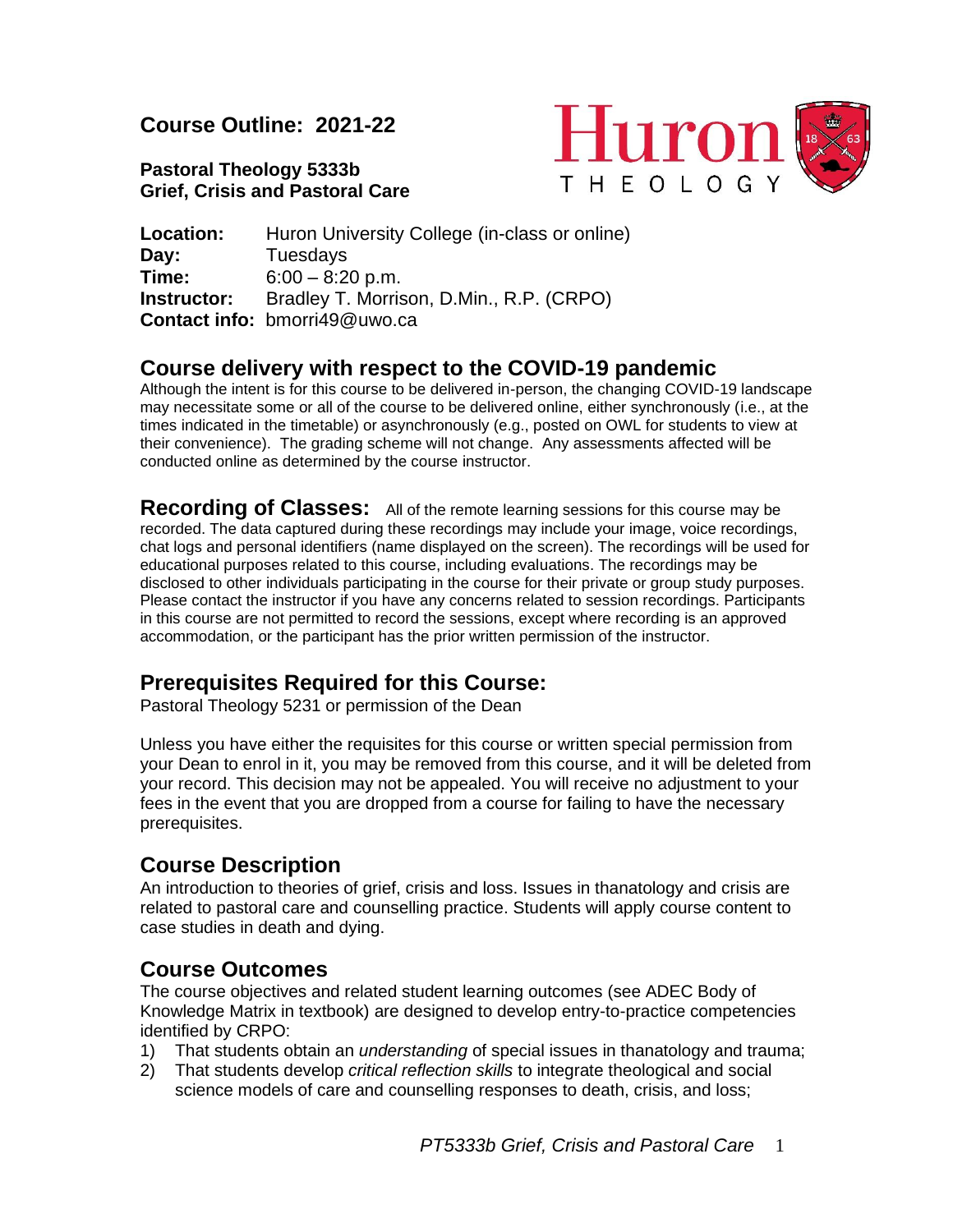- 3) That students form *attitudes, habits and character* needed for mature pastoral care and counselling responses to death, crisis, and loss;
- 4) That students *practise skills* for pastoral care and counselling responses to death, crisis, and loss.

## **Course Materials**

- 1) **OWL-Sakai.** Students are required to have access to an adequate computer and internet connection to access the online OWL course site. Students are responsible for monitoring class notices related to assignments, weather-related cancellations, and building closures. Students should use the OWL messaging tool (rather than the instructor's UWO email address) for all electronic course communication with the instructor.
- 2) **Readings** (CRPO 5.1a-f)**.** Students are required to read course texts prior to each class (see course schedule below). Required course texts are available through the Western Bookstore or through the OWL course site. Required course texts include:
	- Balk, David (Ed.). (2013). *Handbook of Thanatology: The essential body of knowledge for the study of death, dying, and bereavement. 2 nd edition.* New York: Association for Death Education and Counseling. ISBN-13: 978-0415630559 HQ1073.H354 2013

Transitional Council, College of Registered Psychotherapists in Ontario. (2012). Entry-to-practice competency profile for registered psychotherapists. Web accessed: July 7, 2014. (available on OWL)

3) **Movie.** Students are required to obtain and watch the movie: Payne, A., Faxon, N., Rash, J., Burke, J., Taylor, J., Clooney, G., Woodley, S., ... Twentieth Century Fox Home Entertainment, Inc. (2012). *The descendants*. Beverly Hills, CA: 20th Century Fox Home Entertainment. <https://www.imdb.com/title/tt1033575/>

## **Assignments & Methods of Evaluation of Assignments**

- 1) **Reflection paper and presentation** (10% of final grade) (CRPO 1.4a-d; 2.1a,b,d,e,g; 2.2a; 2.3a-c; 3.4a,d; 3.9a,b; 4.5r). Students are required to prepare and submit one 750 word reflection paper based on a short video (see OWL course site for web link). Students are also required to read their reflection to the class for discussion (week 3 and 4). See assignment instructions on OWL for details.
- 2) **Special topic presentation** (30% of final grade) (CRPO 1.1a-c, 1.2a-d,g; 2.1a-d; 5.1a-f; 5.2a-d). Students are required to prepare and present an in-class presentation on a special topic in thanatology. The presentation is 20 minutes followed by 10 minutes of question and discussion. See assignment instructions on OWL for available topic areas and presentation requirements.
- 3) **Case study** (40% of final grade) (CRPO 1.1a-c, 1.2a-d,g; 2.1a-d; 3.7a; 3.9a,b; 4.5g,h,r; 5.1a-f; 5.2a-d). Students are required to submit a 12 page case study (12pt font, double spaced, excluding bibliography and genogram), due in class on Week 12. A penalty of 20% applies to late submissions. The case study will apply course content to a movie selected by the instructor. See assignment instructions on OWL for details.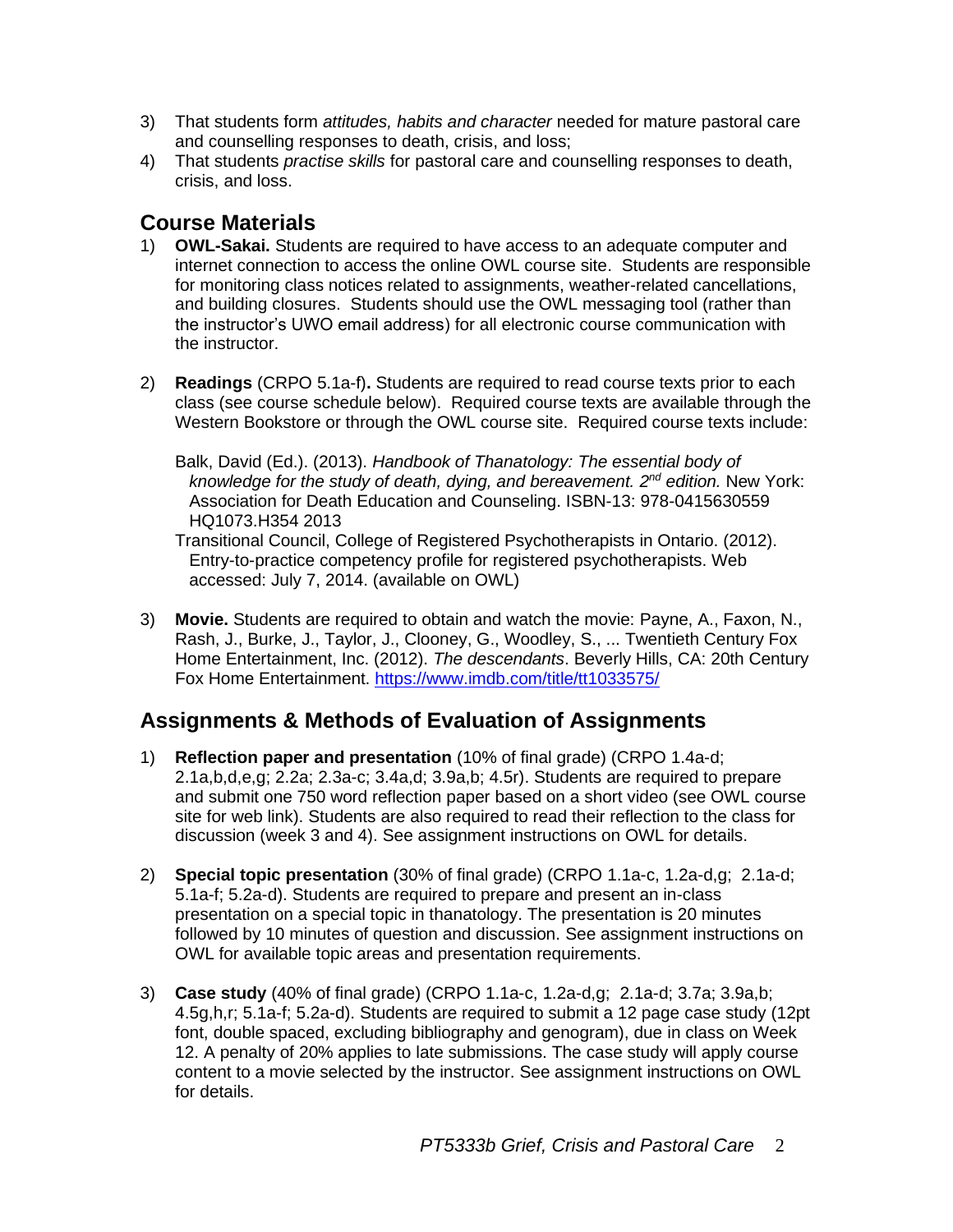- 4) **Class participation** (20% of final grade) (CRPO 2.1b,c,d,e,f,g; 2.2a,b,c,d; 2.3a,b,c). Students are expected to participate in class discussions and exercises. Attendance throughout the course is required. *Course outcomes and assignments cannot be completed successfully with multiple missed classes*. Students should make the necessary arrangements around family and work responsibilities, including having others on call for pastoral duties, to ensure uninterrupted class attendance. Students encountering personal or family emergencies will be accommodated. Students are required to access and read the **Class Participation Rubric**, which describes expectations related to:
	- Attendance (5 points)
	- Attitude and Initiative (5 points)
	- Class and Online Activity (10 points)

**Please note**: this course is not intended as a form of counselling or therapy for participants. However, discussion of life issues within the course may evoke reactions within students. Students are encouraged to address these issues with the instructor, and where necessary seek referral to available pastoral care or counselling resources.

### **Course Schedule**

(Course content combines to provide the following student learning outcomes: CRPO 1.1a-c; 1.2a-g; 1.3a; 1.4a-d; 1.5a-e; 4.4a-d; 4.5g,k,m,q,r)

**1. Tuesday, January 11, 2022** (Online only) **Week 1: Death and Dying**

Required readings:

• *Handbook of Thanatology*: Part 1: ch.1-3 (pp.1-24)

Due this class:

- Access OWL and view Course Outline
- Obtain *Handbook of Thanatology*
- **2. Tuesday, January 18, 2022** (Online only) **Week 2: Death and Dying (cont.)**

Required readings:

• *Handbook of Thanatology*: Part 1: ch.4-6 (pp.25-50)

#### **3. Tuesday, January 25, 2022** (Online only) **Week 3: Loss, Grief, and Mourning**

#### Required readings:

- *Handbook of Thanatology*: Part 3: ch.14-16 (pp.119-148)
- Student #1: 6:15pm • Student #2: 6:45pm

Due this class:

- Student Reflection Papers
- Student Reflection Presentations (Group 1)
- Student #3: 7:15pm
- Student #4: 7:45pm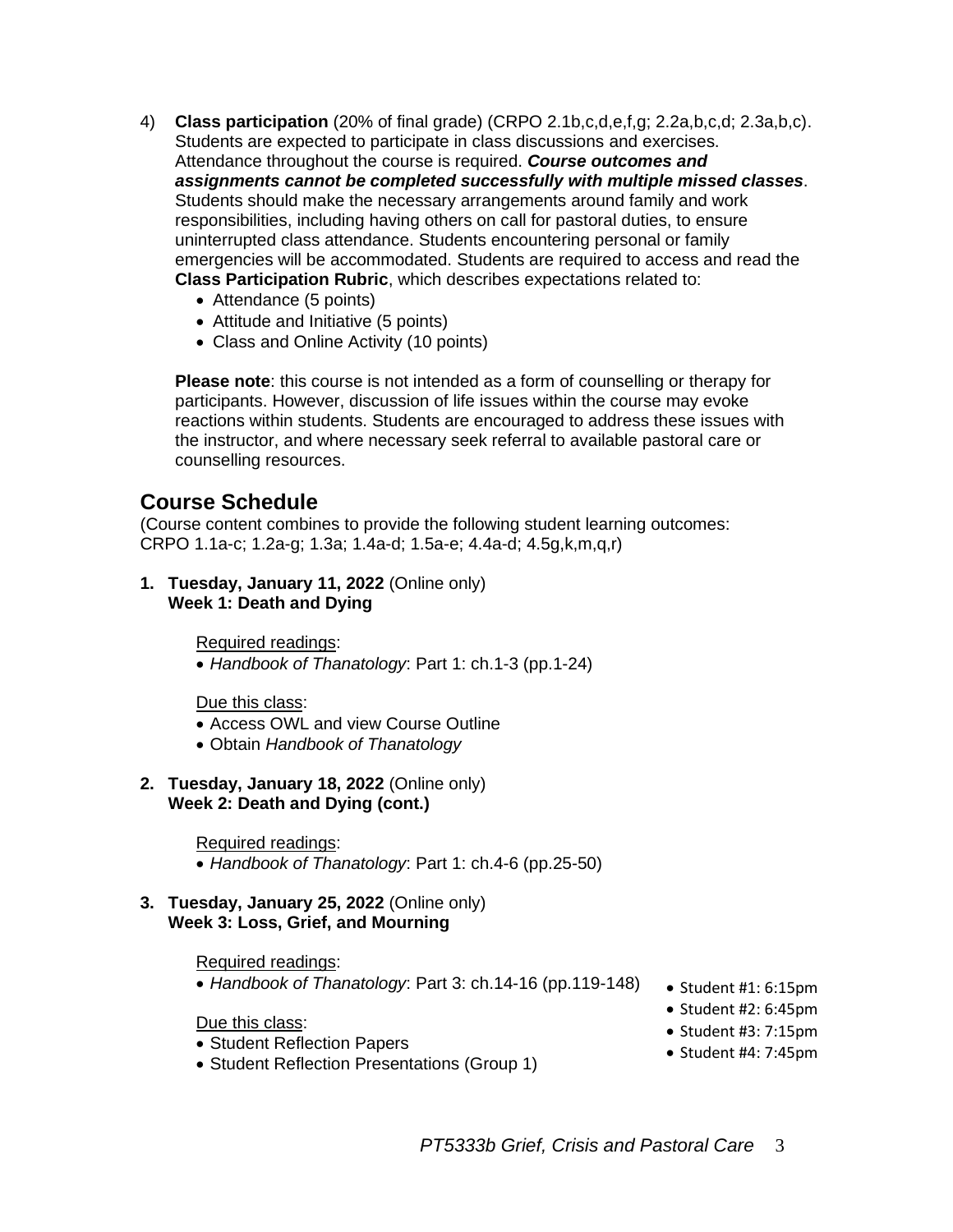### **4. Tuesday, February 1, 2022 Week 4: Loss, Grief, and Mourning (cont.)**

#### Required readings:

• *Handbook of Thanatology*: Part 3: ch.17-20 (pp.149-190) • Student #6: 6:15pm

Due this class:

• Student Reflection Presentation (Group 2)

#### **5. Tuesday, February 8, 2022** (Online only) **Week 5: Assessment and Intervention**

Required readings: • *Handbook of Thanatology*: Part 4: ch.21-23 (pp.191-238)

### **6. Tuesday, February 15, 2022 Week 6: Assessment and Intervention (cont.)**

Required readings:

- *Handbook of Thanatology*: Part 4: ch.24-27 (pp.239-272)
- \*\* **Tuesday, February 22, 2022 – No Class: Reading Week \*\***

#### **7. Tuesday, March 1, 2022 Week 7: Death Education**

Required readings:

• *Handbook of Thanatology*: Part 6: ch.34-36 (pp.321-356)

Due this class:

- Student Special Topic Presentation (Group A)
- Student #1: 6:15pm
- Student #2: 7:00pm

#### **8. Tuesday, March 8, 2022 Week 8: Death Education (cont.)**

Required readings:

• *Handbook of Thanatology*: Part 6: ch.37-39 (pp.357-392)

Due this class:

• Student Special Topic Presentation (Group B)

### **9. Tuesday, March 15, 2022 Week 9: Traumatic Death**

### Required readings:

• *Handbook of Thanatology*: Part 5: ch.25-27 (pp.253-276)

#### Due this class:

- Student Special Topic Presentation (Group C)
- Student #5: 6:15pm

• Student #3: 6:15pm • Student #4: 7:00pm

- Student #6: 7:00pm
- *PT5333b Grief, Crisis and Pastoral Care* 4
- 
- Student #6: 6:45pm
- Student #7: 7:15pm
- Student #8: 7:45pm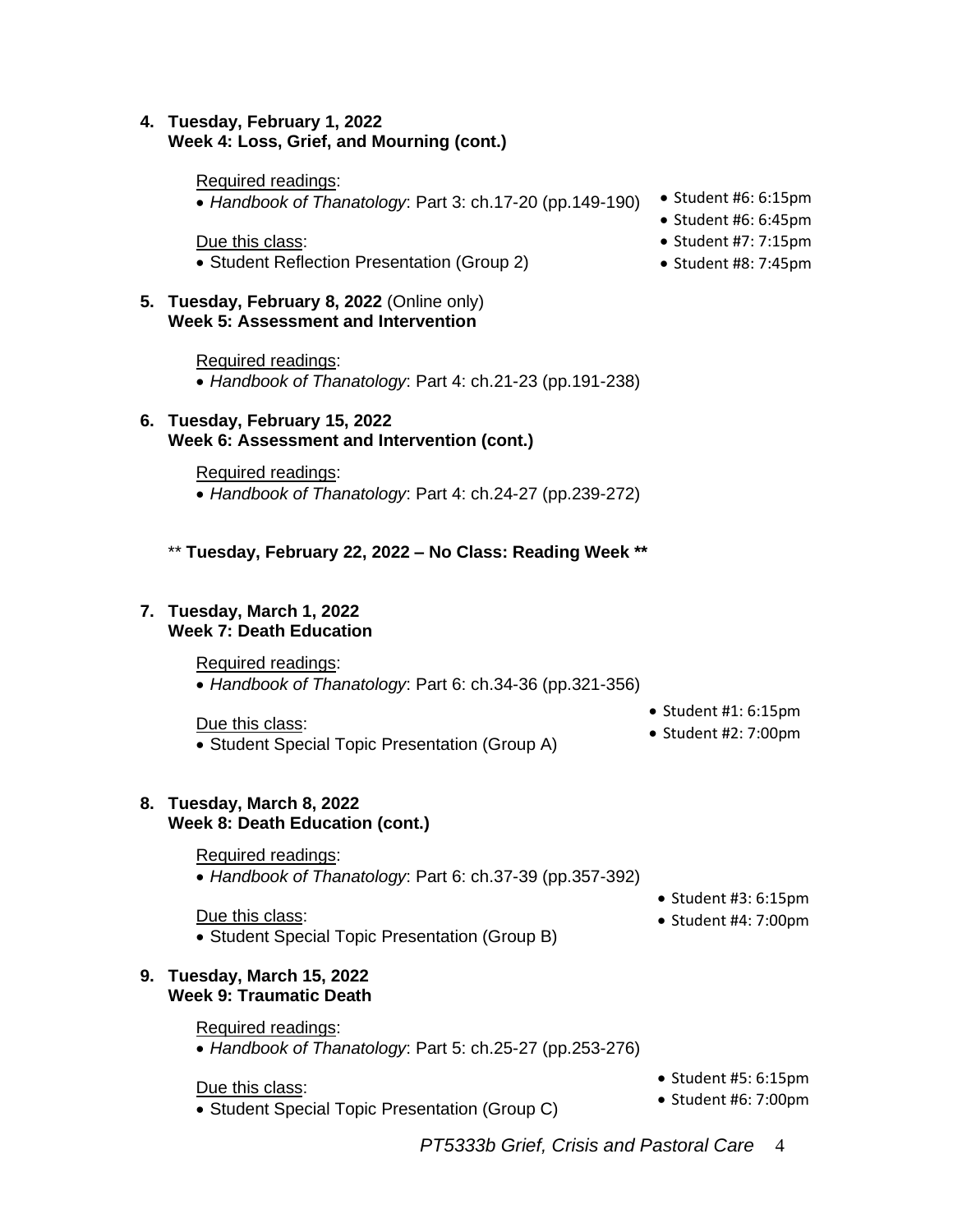### **10. Tuesday, March 22, 2022 Week 10: Traumatic Death (cont.)**

Required readings:

• *Handbook of Thanatology*: Part 5: ch.28-30 (pp.275-297)

Due this class:

• Student Special Topic Presentation (remaining)

### **11. Tuesday, March 29, 2022 Week 11: End of Life Decision Making**

Required readings:

• *Handbook of Thanatology*: Part 2: ch.7-9 (pp.51-80)

### **12. Tuesday, April 5, 2022 Week 12: End of Life Decision Making (cont.)**

Required readings:

• *Handbook of Thanatology*: Part 2: ch.10-12 (pp.81-110)

Due this class:

• Case Study (due in class)

### **Additional Statements:**

- **1. Statement on Use of Electronic Devices:** It is not appropriate to use technology (such as, but not limited, to laptops, PDAs, cell phones) in the classroom for non-classroom activities. Such activity is disruptive and is distracting to other students and to the instructor, and can inhibit learning. Students are expected to respect the classroom environment and to refrain from inappropriate use of technology and other electronic devices in class.
- **2. Statement on Academic Offences:** Scholastic offences are taken seriously and students are directed to read the appropriate policy, specifically, the definition of what constitutes a Scholastic offence, at the following web site:

[https://westerncalendar.uwo.ca/PolicyPages.cfm?Command=showCategory&PolicyCategoryID=1&Sele](https://westerncalendar.uwo.ca/PolicyPages.cfm?Command=showCategory&PolicyCategoryID=1&SelectedCalendar=Live&ArchiveID=#Page_20) [ctedCalendar=Live&ArchiveID=#Page\\_20.](https://westerncalendar.uwo.ca/PolicyPages.cfm?Command=showCategory&PolicyCategoryID=1&SelectedCalendar=Live&ArchiveID=#Page_20)

#### **3. Plagiarism-detecting Software/Computer Marking:**

A) All required papers may be subject to submission for textual similarity review to the commercial plagiarism detection software under license to the University for the detection of plagiarism. All papers submitted for such checking will be included as source documents in the reference database for the purpose of detecting plagiarism of papers subsequently submitted to the system. Use of the service is subject to the licensing agreement, currently between Western University and turnitin.com [\(http://www.turnitin.com\)](http://www.turnitin.com/).

B) Computer-marked multiple-choice tests and/or exams may be subject to submission for similarity review by software that will check for unusual coincidences in answer patterns that may indicate cheating.

#### **4. Support Services:**

- Huron's Faculty of Theology, Office of the Dean[: http://www.huronuc.on.ca](http://www.huronuc.on.ca/) > Theology
- Faculty of Theology office: srice@uwo.ca, 519-438-7224, ext. 289
- Bachelor's Academic Advising at Huron[: https://huronatwestern.ca/student-life/student](https://huronatwestern.ca/student-life/student-services/academic-advising/)[services/academic-advising/](https://huronatwestern.ca/student-life/student-services/academic-advising/)
- Huron's Writing Skills Centre[: https://huronatwestern.ca/library/writing-services/](https://huronatwestern.ca/library/writing-services/)
- Mental Health@Western:<http://www.uwo.ca/uwocom/mentalhealth/>Students who are in emotional/mental distress should refer to this website for a complete list of options about how to obtain help.

• Student #7: 6:15pm

• Student #8: 7:00pm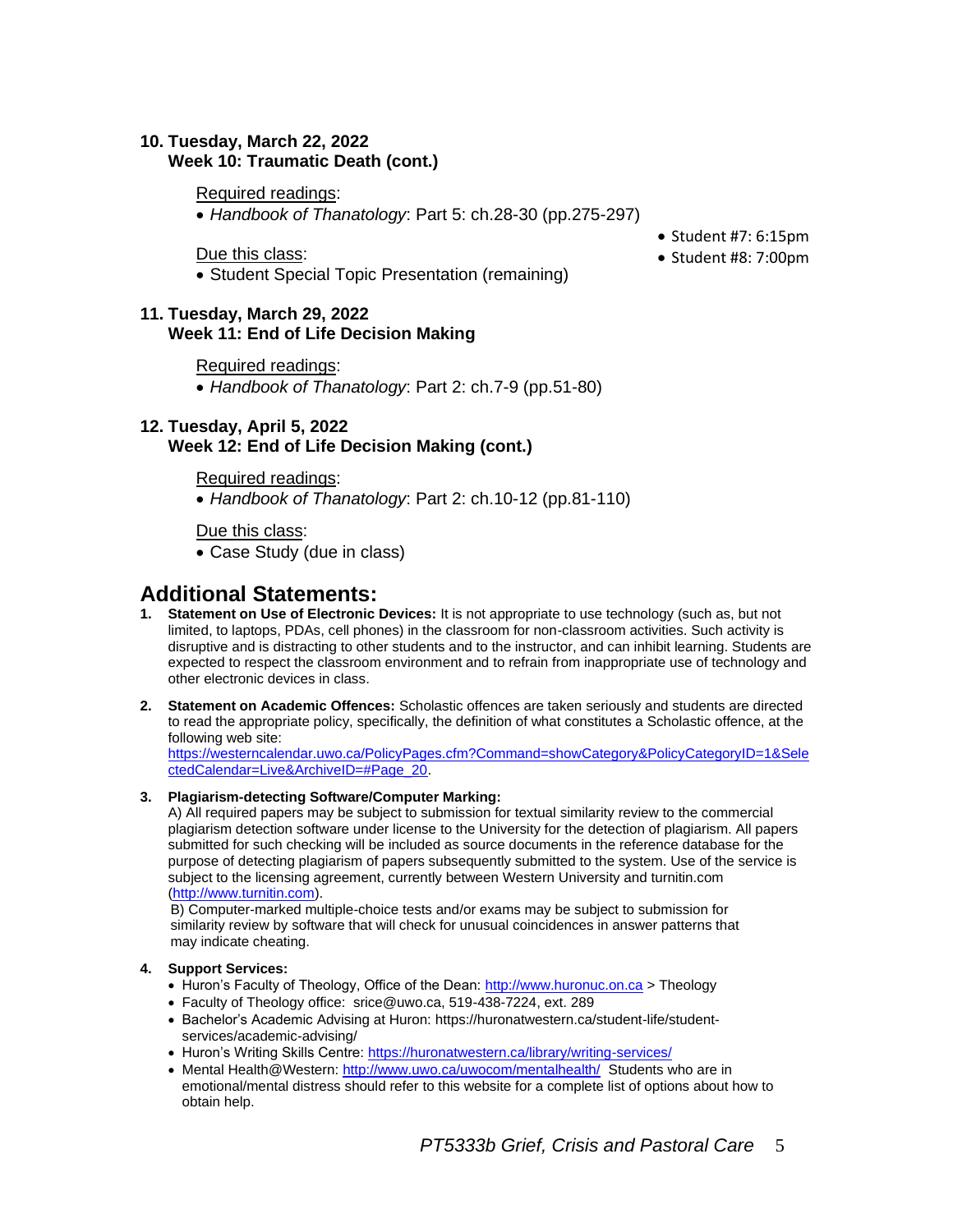- Student Accessibility Services[: http://academicsupport.uwo.ca/accessible\\_education/index.html](http://academicsupport.uwo.ca/accessible_education/index.html) Western is committed to achieving barrier-free accessibility for all its members, including graduate students. As part of this commitment, Western provides a variety of services devoted to promoting, advocating, and accommodating persons with disabilities in their respective graduate program. Students with disabilities (for example, chronic illnesses, mental health conditions, mobility impairments) are encouraged to register with Student Accessibility Services, a confidential service designed to support graduate and undergraduate students through their academic program. With the appropriate documentation, the student will work with both SAS and their faculty (normally their Dean and/or Course instructor) to ensure that appropriate academic accommodations to program requirements are arranged.
- Services provided by Western University Student Council:<http://westernusc.ca/your-services/>
- **5. Academic Accommodation for Absences:** *Types of Accommodation and how to use them: [https://registrar.uwo.ca/academics/academic\\_considerations/index.html](https://registrar.uwo.ca/academics/academic_considerations/index.html) Student Medical Certificate can be found here, if required:*

 *[https://www.uwo.ca/univsec/pdf/academic\\_policies/appeals/medicalform.pdf](https://www.uwo.ca/univsec/pdf/academic_policies/appeals/medicalform.pdf)*

Students who experience an extenuating circumstance (illness, injury, or other extenuating circumstance) sufficiently significant to temporarily render them unable to meet academic requirements may submit a request for academic consideration through the following routes:

- i. **Submitting a Self-Reported Absence form** provided that the conditions for submission are Met (see below);
- ii. **For medical absences, submitting a Student Medical Certificate (SMC)**, signed by a licensed medical or mental health practitioner in order to be eligible for Academic Consideration (for instance, when a Self-Report is not possible: any assignment worth more than 30%, final exams, or December mid-terms during exam schedule); or
- iii. **For non-medical absences**, submitting appropriate documentation (e.g., obituary, police report, accident report, court order, etc.) to Academic Counselling in their Faculty of registration in order to be eligible for academic consideration. Students are encouraged to contact their Academic Counselling unit to clarify what documentation is appropriate.

Any documentation required must be submitted by the student directly to your Faculty's Dean's office (or academic counselor), and not to the instructor. For students of the Faculty of Theology, all such documentation must be submitted to room A227. It will be the Dean`s office that will determine if accommodation is warranted.

#### **Further Details about Requests for Academic Consideration Self-Reported Absence Form** The full Policy on Academic Consideration for student absences is available at:

[https://www.uwo.ca/univsec/pdf/academic\\_policies/appeals/Academic\\_Consideration\\_for\\_absences.pdf](https://www.uwo.ca/univsec/pdf/academic_policies/appeals/Academic_Consideration_for_absences.pdf) Students who experience an unexpected illness or injury or an extenuating circumstance (48 hours or less) that is sufficiently severe to temporarily render them unable to meet academic requirements (e.g., attending lectures or labs, writing tests or midterm exams, completing and submitting assignments, participating in presentations) should self-declare using the online Self-Reported Absence portal. This option should be used in situations where the student expects to resume academic responsibilities within 48 hours or less.

The following conditions are in place for self-reporting of medical or extenuating circumstances:

- a. students will be allowed a maximum of two self-reported absences between September and April and one self-reported absence between May and August
- b. any absences in excess of the number designated in clause a above, regardless of duration, will require students to present a Student Medical Certificate (SMC), signed by a licensed medical or mental health practitioner, detailing the duration and severity of illness, or appropriate documentation supporting extenuating circumstances to the Academic Counselling unit in their Faculty of registration no later than two business days after the date specified for resuming responsibilities.
- c. The duration of the excused absence will be for a maximum of 48 hours from the time the Self-Reported Absence form is completed through the online portal, or from 8:30 am the following morning if the form is submitted after 4:30 pm;
- d. The duration of the excused absence will terminate prior to the end of the 48-hour period should the student undertake significant academic responsibilities (write a test, submit a paper) during that time;
- e. The duration of an excused absence will terminate at 8:30 am on the day following the last day of classes each semester regardless of how many days of absence have elapsed;